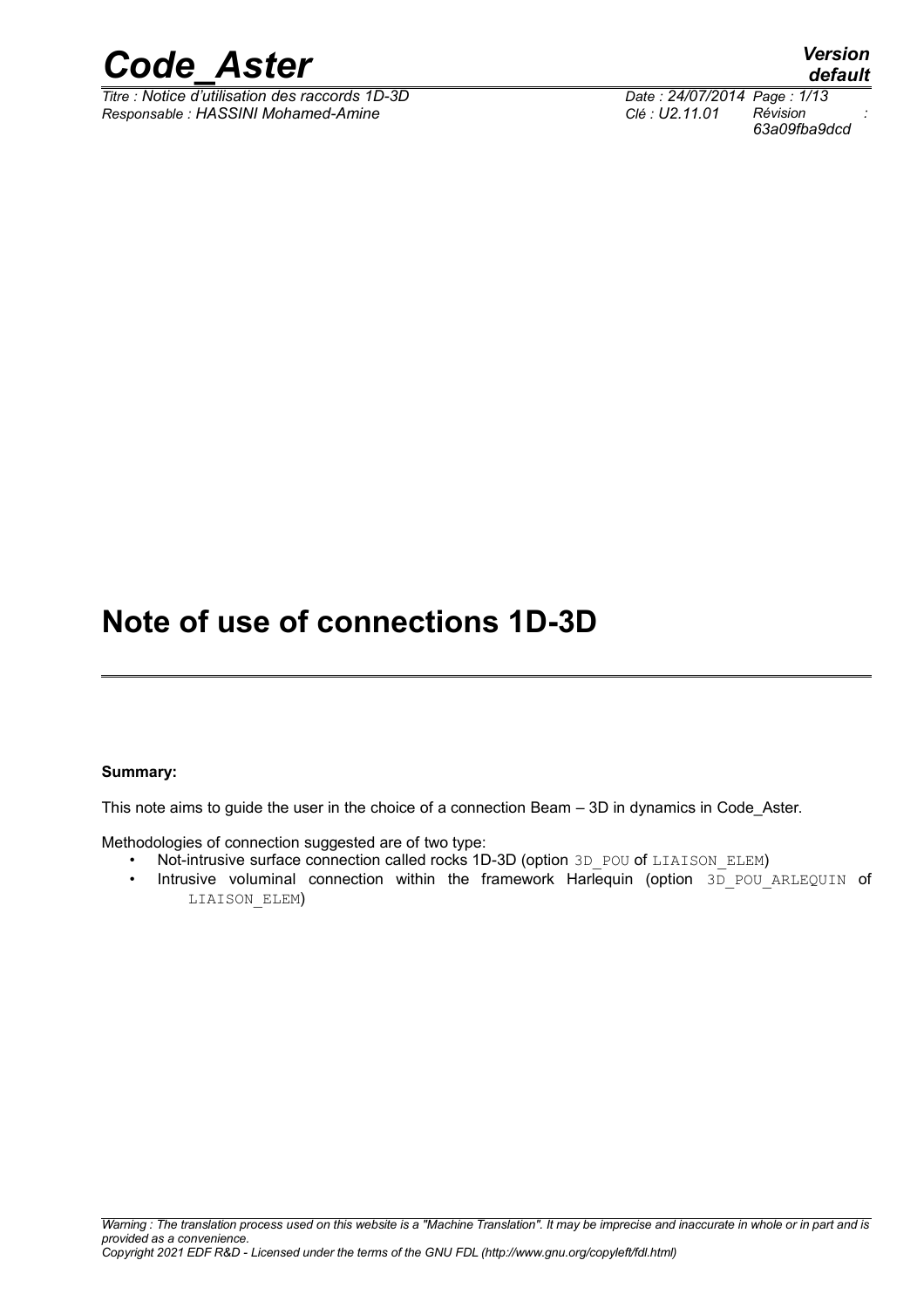*Titre : Notice d'utilisation des raccords 1D-3D Date : 24/07/2014 Page : 2/13 Responsable : HASSINI Mohamed-Amine Clé : U2.11.01 Révision :*

*63a09fba9dcd*

## **Contents**

# *default*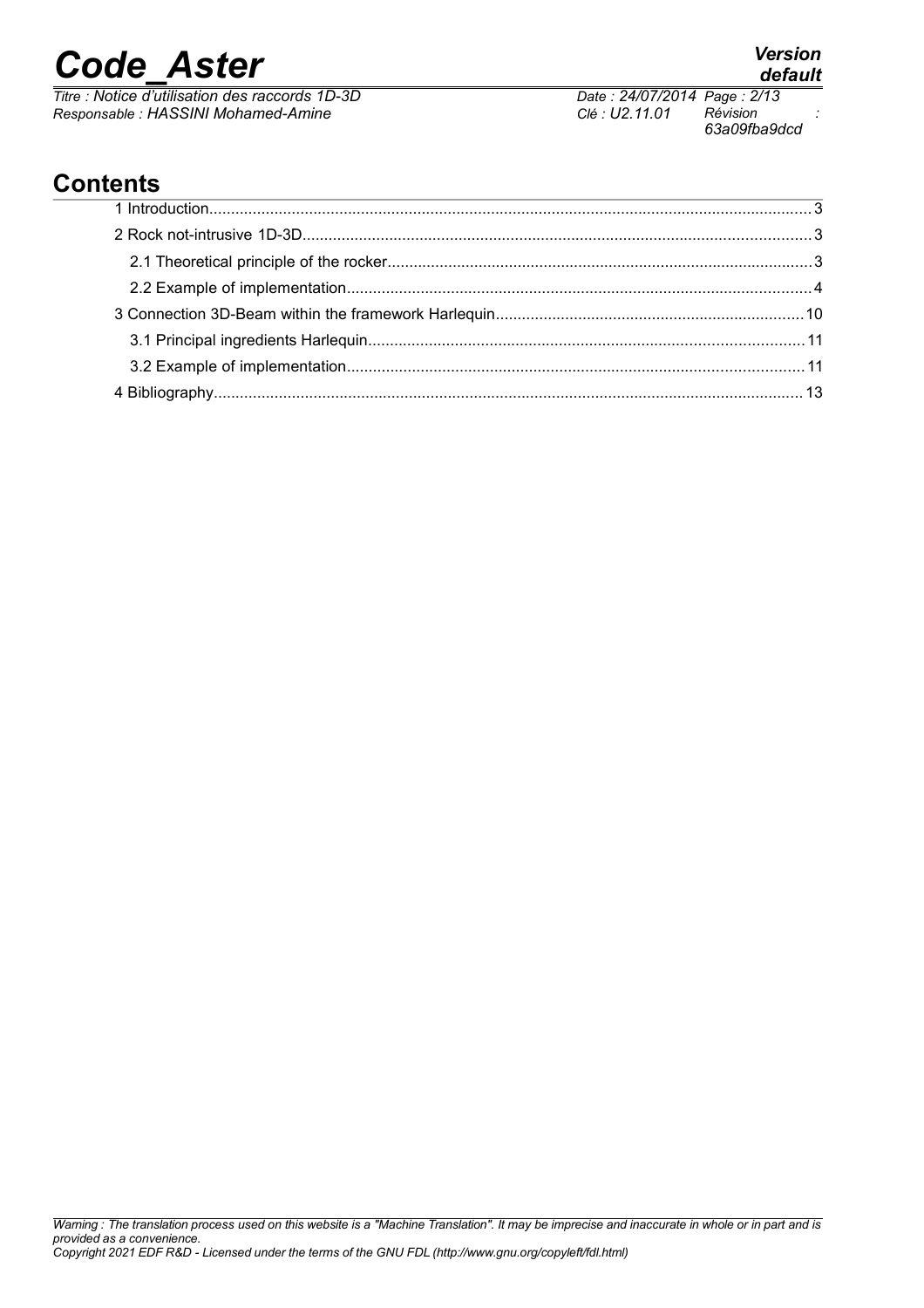*Titre : Notice d'utilisation des raccords 1D-3D Date : 24/07/2014 Page : 3/13 Responsable : HASSINI Mohamed-Amine Clé : U2.11.01 Révision :*

*63a09fba9dcd*

## **1 Introduction**

For the calculation of localised effects in space and time, a model beam makes it possible to gain in computing times in absence of the nonlinear effects, and a mixed model beam-3D makes it possible to take into account the nonlinear effects limited in space.

## **2 Rock not-intrusive 1D-3D**

A rocker of a model beam to a mixed model beam-3D makes it possible to gain considerably in computing times for a precision equivalent to a model whole 3D [bib2].



**Image 1.1-a weight functions within the framework Harlequin**

*Code\_Aster* allows to initialize a dynamic calculation with fields of displacements, speeds and accelerations nonworthless (ETAT INIT in the operators of dynamic calculation). These fields of initialization can be calculated beforehand, then transformed into a field in *Code\_Aster*.

## **2.1 Theoretical principle of the rocker**

The rocker consists in passing from a model of Beam (**U<sup>p</sup>** is the solution beam system  $M$   $_p$   $\ddot{U}$   $_p$  +  $C$   $_p$   $\dot{U}$   $_p$  +  $K$   $_p$   $U$   $_p$  =  $f$   $_p$  ) with a model 3D (solution  ${\bf U_{3D}}$  to initialize) via a relevant initialization of the 3D solution. The basic principle is the following:

- 1. starting from the solution beam **Up**, to create a 3D solution **PUp** for the rigid assumption of section
- 2. to write the fields displacement 3D as being the sum of the extruded field of Beam type **Pu<sup>p</sup>** and of a correct field in noted displacement  $U_{3Dc}$ , fascinating of account deformation of the section **:**

$$
U_{\text{3D}} = PU_p + U_{\text{3Dc}}
$$

3. The dynamics of the model 3D will be written then as follows:

$$
M_{3D}\left(P\ddot{U}_{p} + U^{*}_{3Dc}\right) + C_{3D}\left(P\dot{U}_{p} + U^{*}_{3Dc}\right) + K_{3D}\left(PU_{p} + U^{*}_{3Dc}\right) = f_{3D}
$$

4. to correct displacements, in statics, under the effect of a vector F forces<sub>3Dc</sub> calculated as follows:

$$
f_{\text{3Dc}} = K_{\text{3D}} U_{\text{3Dc}} = f_{\text{3Dc}} \left(t = t_b\right) - M_{\text{3D}} P \ddot{U}_p - C_{\text{3D}} P \dot{U}_p - K_{\text{3D}} P U_p
$$

The static correction is carried out on 3 pas de successive times: the moment of rocker  $T_B$  like that of before (T<sub>b-1</sub> = T<sub>B</sub> -  $\Delta$  T) and that according to (T<sub>b+1</sub> = T<sub>B</sub> +  $\Delta$  T) where  $\Delta$  T is the step of computing time. One from of deduced a correction of speed which is written as follows: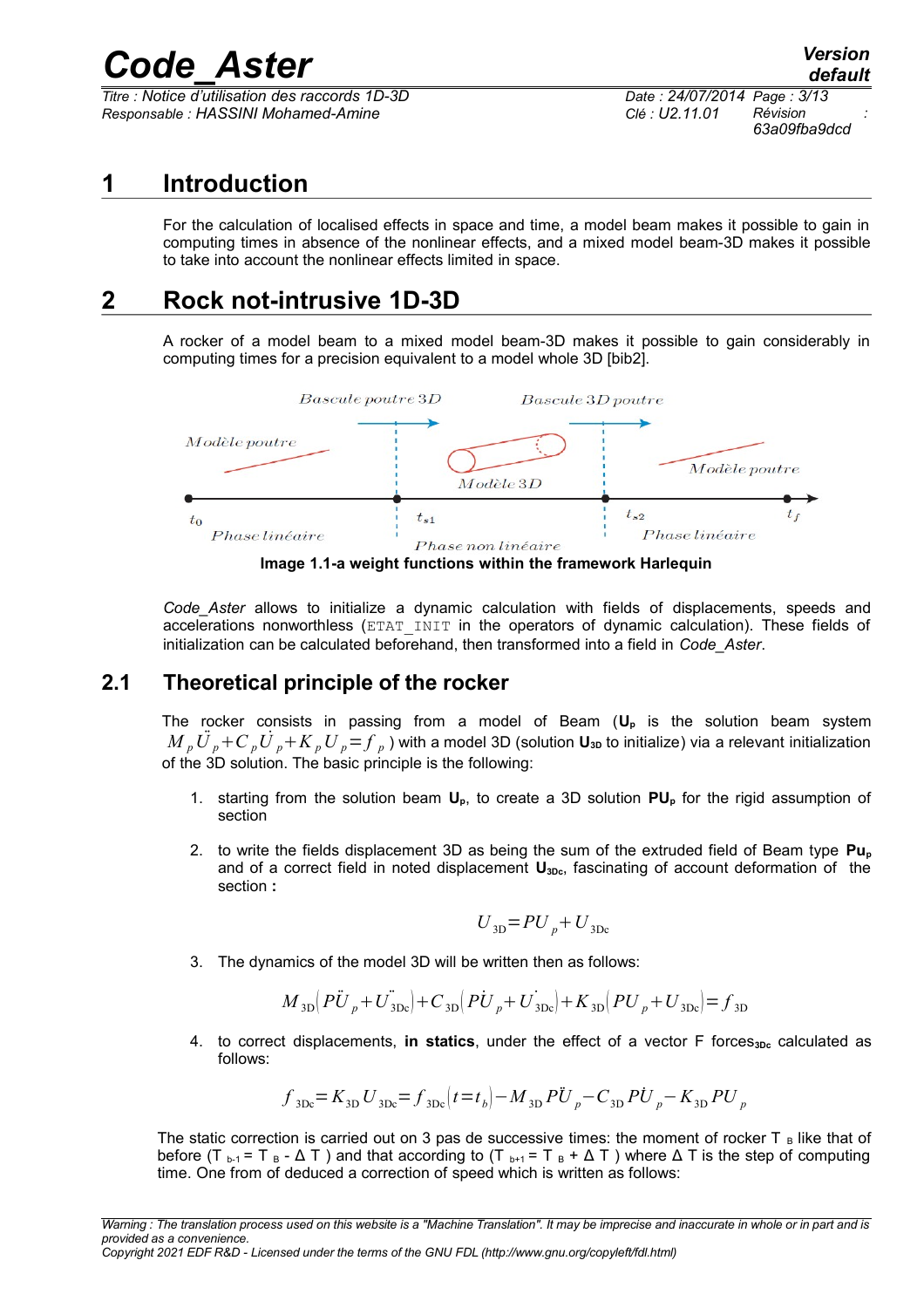# *Code*<br>*Code*<br>*Code d'utilisation des raccords 1D-3D*<br>*Date : 24/07/2014 Page : 4/13*

*Titre : Notice d'utilisation des raccords 1D-3D Date : 24/07/2014 Page : 4/13 Responsable : HASSINI Mohamed-Amine Clé : U2.11.01 Révision :*

*63a09fba9dcd*

$$
\dot{U_{\rm 3D}}\text{=}\frac{\left[PU_{p}+U_{\rm 3Dc}\right]_{\left(t_{b+1}\right)}-\left[PU_{p}+U_{\rm 3Dc}\right]_{\left(t_{b-1}\right)}}{2\,\Delta\,t}\;\text{ (Centered Finished Differences)}
$$

Accelerations, as for them, are is calculated in the same way according to a diagram of Centered Finished the Differences type,

$$
\dot{U}_{\text{3D}} = \frac{\left[PU_p + U_{\text{3Dc}}\right]_{(t_{b-1})} + \left[PU_p + U_{\text{3Dc}}\right]_{(t_{b+1})} - 2\left[PU_p + U_{\text{3Dc}}\right]_{(t_b)}}{\Delta t^2}
$$

that is to say given in an automatic way by *Code\_Aster* in the case of the use of an implicit diagram of integration in time.

The correction comprises a correction of the arrow as well as a correction to take into account the deformation of the section.

### **2.2 Example of implementation**

Methodology is clarified below for a problem of bi--supported beam subjected to a sinusoidal dynamic excitation lasting 3s.



Simulation starts by a model of beam. Dynamic calculation on the mono-model of beam takes place of the initial moment t0 until the moment of rocker to the model 3D (here, t0=0s, tb=2.4s).

 $Ti=0;$  $Tf=3.0;$  $Tb=2.4$ ; dt=0.0015; Tb\_1=Tb-dt;  $Tb$ <sup>-2=Tb+dt;</sup>

The following operations will be used for the rocker.

#### # **Creation of the empty grid Python** mail  $py = MAIL PY$  ()

*Warning : The translation process used on this website is a "Machine Translation". It may be imprecise and inaccurate in whole or in part and is provided as a convenience. Copyright 2021 EDF R&D - Licensed under the terms of the GNU FDL (http://www.gnu.org/copyleft/fdl.html)*

*default*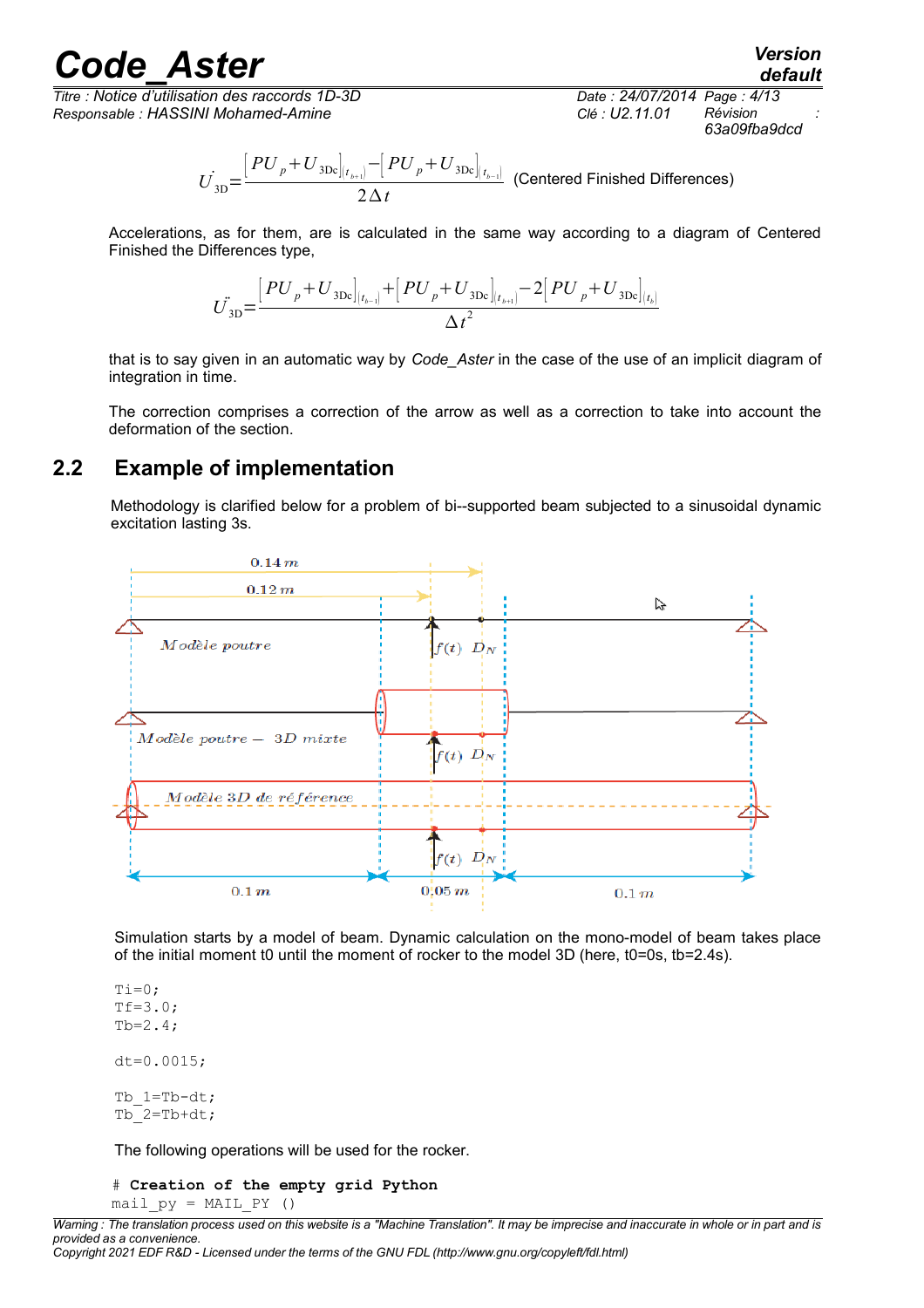*Titre : Notice d'utilisation des raccords 1D-3D Date : 24/07/2014 Page : 5/13 Responsable : HASSINI Mohamed-Amine Clé : U2.11.01 Révision :*

*63a09fba9dcd*

```
# Conversion of the grid Aster into grid Python
mail_py.FromAster ('E-mail')
# Coordinates of the nodes
COORD 3D = mail py.cmiPouAllNode = mail_py.gno.get ('AllNode') 
iPouRP1 = mail py.gno.get ('RP1')
iPouRP2 = mail py.gno.get ('RP2')
C3DZ = zeros ((len (COORD 3D), 1))for I in arranges (len (C3DZ)): 
    C3DZ [I] = COORD_3D [I] [2]
C1DZ1 = []min=1112
while (min! =1111):
   I = 0S = int ((ABS (C3DZ [I]) +ajust) *Pow) /float (Pow)
    for I in arranges (len (C3DZ)):
       yew (int ((C3DZ [I] +ajust) *Pow) /float (Pow))==min:
          C3DZ [I] = 1111
      elif ((int ((C3DZ [I] +ajust) *Pow) /float (Pow)) \langle S \rangle:
         S = int ((C3DZ [I] +ajust) *Pow) /float (Pow)
    yew (min! =s): 
       min=s
       C1DZ1.append (min)
C1D = zeros ((len (C1DZ1) - 1.3))for I in arranges (len (C1D)): 
    C1D [I] [0] = 0
   C1D [I] [1] = 0 C1D [I] [2] = C1DZ1 [I]
# Function to seek the section which corresponds has a value of Z
def OrdreSect (Z):
   jk=0while (ClD [jk] [2]! = z):
      jk=jk+1 return jk
```
At the moment of rocker Tb, one recovers displacements Up, Vp speeds and Ap accelerations of neutral fibre of the beam by the operator CREA\_CHAMP, operation 'EXTR'. Then, components (DX, DY, DZ, DRX, DRY MARTINI, DRZ) are extracted in tables Python.

```
Time = NP.array ([Tb, Tb 1, Tb 2])
nbpas = temps.shape [0]
U0 = \lceilU1= []
U2= []
for I in arranges (nbpas):
   not = time [I]
```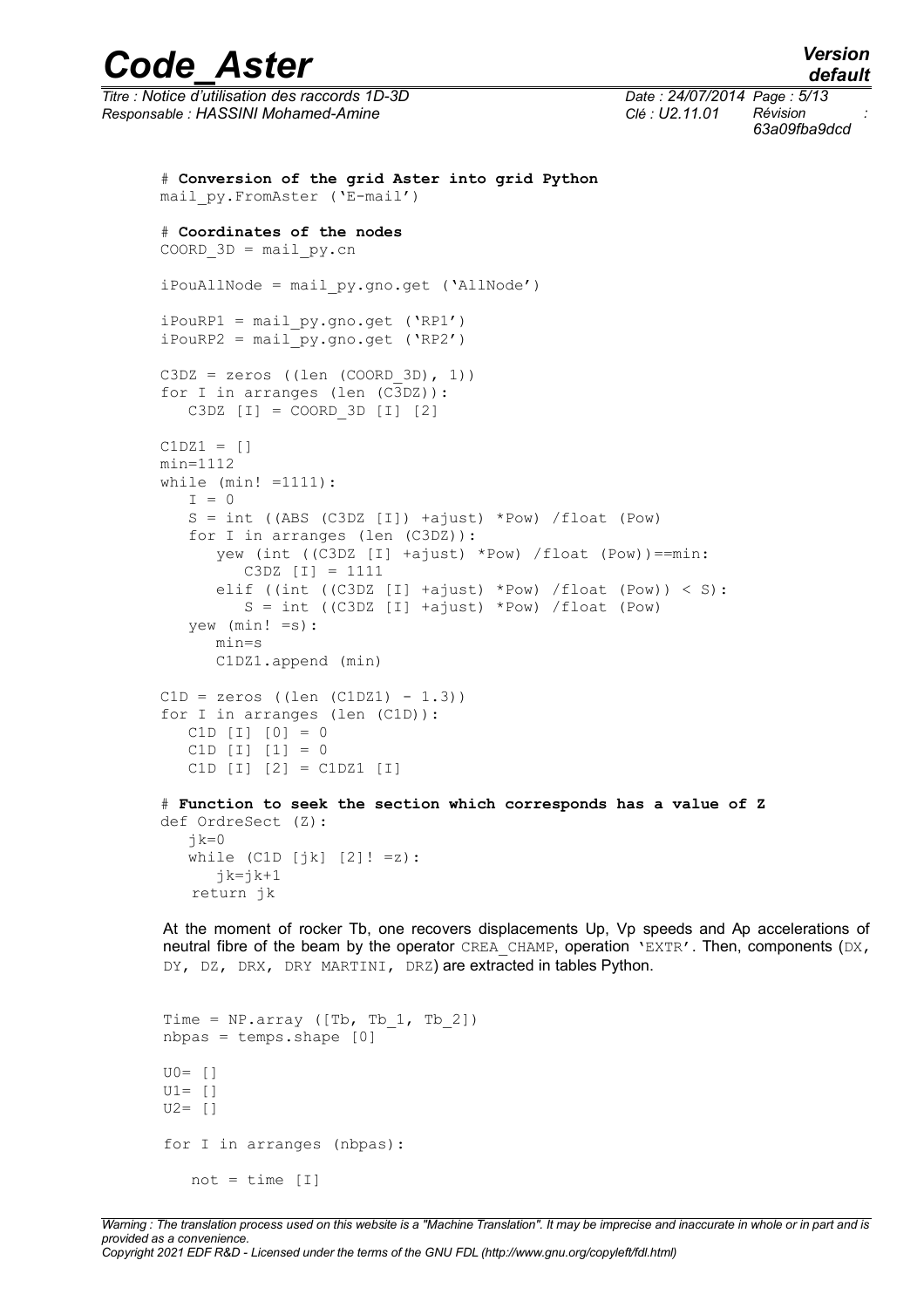*default*

```
Code_Aster Version
Titre : Notice d'utilisation des raccords 1D-3D Date : 24/07/2014 Page : 6/13
Responsable : HASSINI Mohamed-Amine Clé : U2.11.01 Révision :
                                                                      63a09fba9dcd
          DEP=CRÉA_CHAMP (OPERATION=' EXTR',
                        TYPE CHAM=' NOEU DEPL R',
                         RESULTAT=DLT,
                         NOM_CHAM=' DEPL',
                        INST=pas.);
         Upx = DEP.EXTR COMP ('DX', ['AllNode']) .valeurs;
         Upy = DEP.EXTRCOMP (`DY', ['AllNode']) .valeurs;Upz = DEP.EXTR COMP ('DZ', ['AllNode']) .valeurs;
         Uprx = DEP.EXTR COMP ('DRX', ['AllNode']) .valeurs;
          Upry = DEP.EXTR_COMP ('DRY MARTINI', ['AllNode']) .valeurs;
          Uprz = DEP.EXTR_COMP ('DRZ', ['AllNode']) .valeurs;
          ACC=CRÉA_CHAMP (OPERATION=' EXTR',
                        TYPE CHAM=' NOEU DEPL R',
                         RESULTAT=DLT,
                        NOM CHAM=' ACCE',
                         INST=pas,);
          ddotUpx = ACC.EXTR_COMP ('DX', ['AllNode']) .valeurs;
          ddotUpy = ACC.EXTR_COMP ('DY', ['AllNode']) .valeurs;
          ddotUpz = ACC.EXTR_COMP ('DZ', ['AllNode']) .valeurs;
         ddotUprx = ACC.EXTR COMP ('DRX', ['AllNode']) .valeurs;
          ddotUpry = ACC.EXTR_COMP ('DRY MARTINI', ['AllNode']) .valeurs;
         ddotUprz = ACC.EXTR COMP ('DRZ', ['AllNode']).valeurs;
```
By an assumption of type rigid body, one calculates tables Python containing displacements PUp, PVp speeds and accelerations PAP of the mixed model by extrusion of the fields beam in the thickness.

Then, tables PUp Python and ddotPUp are calculated and contain the fields of displacement and acceleration of the nodes of the mixed model according to topology (1D or 3D).

```
 dictLNo = []
dictPUpx = [] dictPUpy = []
 dictPUpz = []
 dictPUprx = []
 dictPUpry = []
 dictPUprz = []
dictAccx = [] dictAccy = []
 dictAccz = []
 dictAccrx = []
 dictAccry = []
 dictAccrz = []
 for I in arranges (len (PUp)):
   j=i+1yew len (PUp | I|) ==3:
       dictLNo.append ('N%i'%j);
      dictPUpx.append (PUp [I] [0]);
      dictPUpy.append (PUp [I] [1]);
      dictPUpz.append (PUp [I] [2]);
      dictAccx.append (ddotPUp [I] [0]);
      dictAccy.append (ddotPUp [I] [1]);
       dictAccz.append (ddotPUp [I] [2]);
    else:
       dictLNo.append ('N%i'%j);
       dictPUpx.append (PUp [I] [0]);
      dictPUpy.append (PUp [I] [1]);
```
*Warning : The translation process used on this website is a "Machine Translation". It may be imprecise and inaccurate in whole or in part and is provided as a convenience. Copyright 2021 EDF R&D - Licensed under the terms of the GNU FDL (http://www.gnu.org/copyleft/fdl.html)*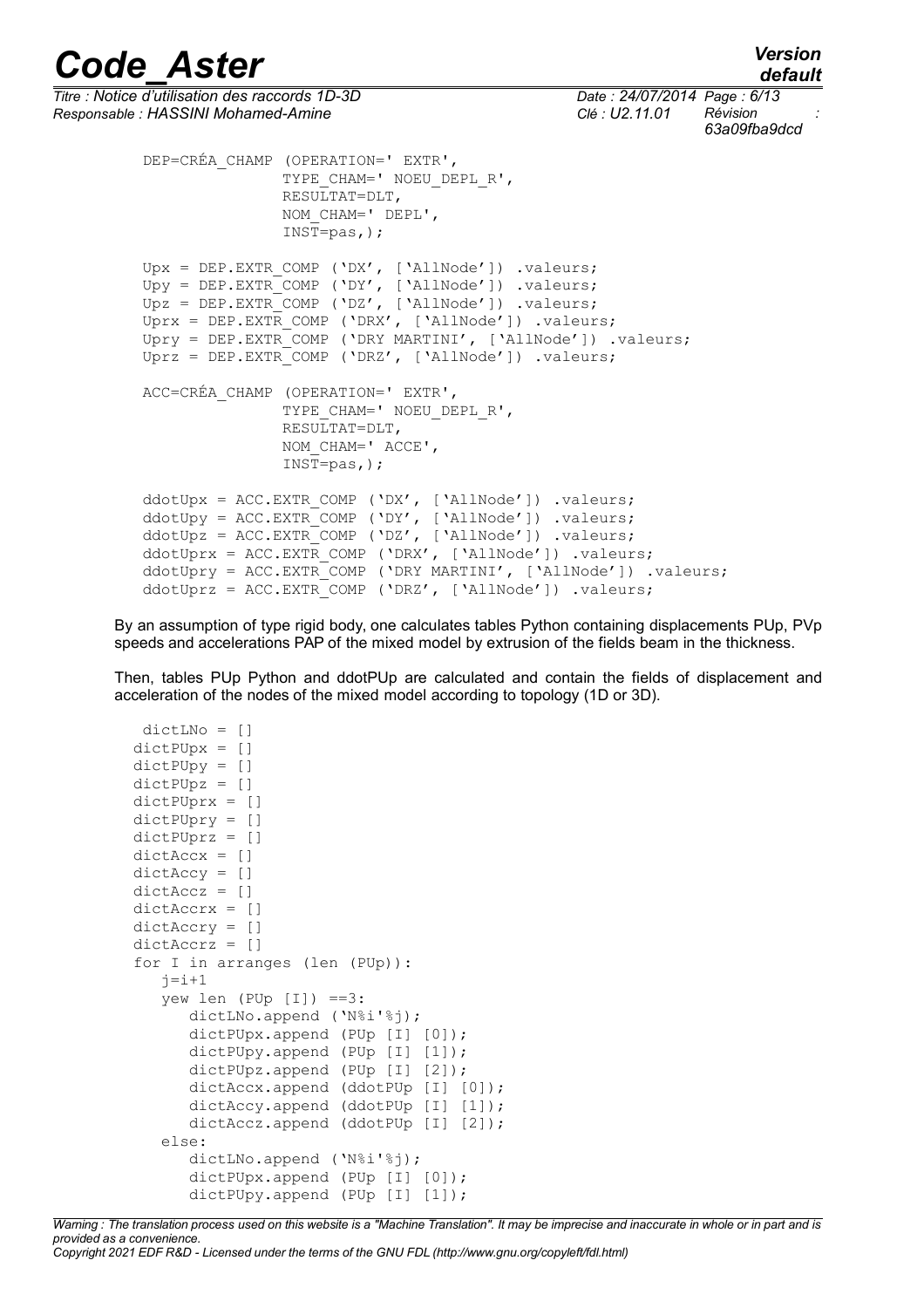*default*

*Code\_Aster Version*

*Responsable : HASSINI Mohamed-Amine Clé : U2.11.01 Révision :*

*Titre : Notice d'utilisation des raccords 1D-3D Date : 24/07/2014 Page : 7/13 63a09fba9dcd*

```
dictPUpz.append (PUp [I] [2]);
dictPUprx.append (PUp [I] [3]);
dictPUpry.append (PUp [I] [4]);
dictPUprz.append (PUp [I] [5]);
dictAccx.append (ddotPUp [I] [0]);
dictAccy.append (ddotPUp [I] [1]);
dictAccz.append (ddotPUp [I] [2]);
dictAccrx.append (ddotPUp [I] [3]);
 dictAccry.append (ddotPUp [I] [4]);
dictAccrz.append (ddotPUp [I] [5]);
```
These tables Python are transformed thereafter into lists then in fields of Code\_Aster.

```
 TD=CRÉA_TABLE (LISTE= (_F (LISTE_K=dictLNo, PARA=' NOEUD'),
                      F (LISTE_R=dictPUpx, PARA=' DX'),
                       _F (LISTE_R=dictPUpy, PARA=' DY'),
                      F (LISTE R= dictPUpz, PARA=' DZ'),
                       _F (LISTE_R=dictPUprx, PARA=' DRX'),
                       _F (LISTE_R=dictPUpry, PARA=' DRY'),
                      \overline{F} (LISTE R=dictPUprz, PARA=' DRZ'),))
TA=CRÉA TABLE (LISTE= ( F (LISTE K=dictLNo, PARA=' NOEUD'),
                      F (LISTE R=dictAccx, PARA=' DX'),
                       F (LISTE R=dictAccy, PARA=' DY'),
                       _F (LISTE_R=dictAccz, PARA=' DZ'),
                       F (LISTE R=dictAccrx, PARA=' DRX'),
                       F (LISTE R=dictAccry, PARA=' DRY'),
                      \overline{F} (LISTE R=dictAccrz, PARA=' DRZ'),))
 DeplPUp=CRÉA_CHAMP (TYPE_CHAM=' NOEU_DEPL_R',
                     OPERATION=' EXTR',
                     MAILLAGE=Mail,
                     TABLE=TD,);
 AccIni=CRÉA_CHAMP (TYPE_CHAM=' NOEU_DEPL_R',
                    OPERATION=' EXTR',
                    MAILLAGE=Mail,
                    TABLE=TA,);
```
The products matrix-fields **K3D\*PUp** and **M3D\*PAp** are carried out by PROD\_MATR\_CHAM.

 FORCE1=PROD\_MATR\_CHAM (MATR\_ASSE=RIGIDITE, CHAM\_NO=DeplPUp, TITRE=' PROD\_MATR\_CHAM1',); TBLf1=POST\_RELEVE\_T (ACTION=\_F (OPERATION=' EXTRACTION', INTITULE= $'$  f1', CHAM\_GD=FORCE1, GROUP  $NO=$ ' AllNode', NOM\_CMP= ('DX', 'DY', 'DZ', 'DRX', 'DRY MARTINI',  $'DRZ',),),$ ); VARf1=TBLf1.EXTR\_TABLE () FORCE2=PROD\_MATR\_CHAM (MATR\_ASSE=MASSE, CHAM\_NO=AccIni, TITRE=' PROD MATR CHAM2',);

TBLf2=POST\_RELEVE\_T (ACTION=\_F (OPERATION=' EXTRACTION',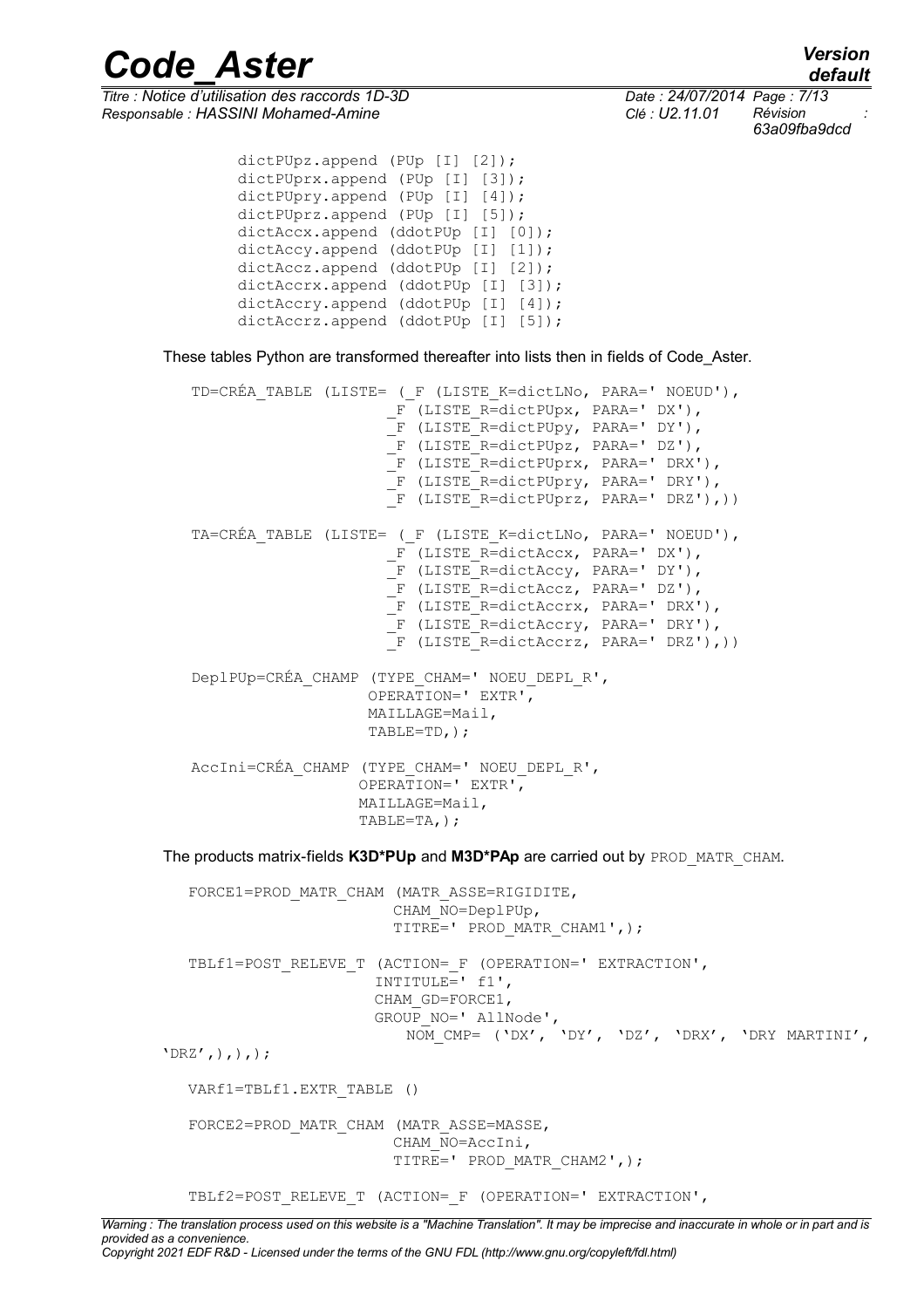*Titre : Notice d'utilisation des raccords 1D-3D Date : 24/07/2014 Page : 8/13 Responsable : HASSINI Mohamed-Amine Clé : U2.11.01 Révision :*

*default 63a09fba9dcd*

```
 INTITULE=' f2',
 CHAM_GD=FORCE2, 
GROUP NO=' AllNode',
    NOM_CMP= ('DX', 'DY', 'DZ', 'DRX', 'DRY MARTINI',
```
 $'DRZ',),),$ );

VARf2=TBLf2.EXTR\_TABLE ()

According to the forces in presence in with the dealt problem, the loading **f3D (Tb) - K3D\*PUp-M3D\*PAp** is calculated in the form of a dictionary by nodes then stored as follows:

```
CHARGE3D=AFFE_CHAR_MECA (MODELE=MODELE,
                         FORCE NODALE= (dictCharge), ) ;
```
Then, a field of correction of the deformation of the U3Dc section is calculated by MECA STATIOUE like the answer, at the moment of rocker, model 3D of reference to the loading **f3D (Tb) - K3D\*PUp-M3D\*PAp**.

```
 Mstat=MECA_STATIQUE (MODELE=MODELE,
                        CHAM_MATER=CHMAT,
                        CARA_ELEM=Carel3D,
                       EXCIT= ( F (CHARGE=CondLim, ),
                               \overline{F} (CHARGE=CHARGE3D,),),);
```
The answer which results from it is raised then stored in a table:

```
tableUc=POST_RELEVE_T (ACTION=_F (OPERATION=' EXTRACTION',
                        INTITULE=' U3Dc',
                       RESULTAT=Mstat,
                       NOM_CHAM=' DEPL',
                       PRECISION=1e-15,
                        GROUP_NO=' AllNode',
                            NOM_CMP= ('DX', 'DY', 'DZ', 'DRX', 'DRY MARTINI',
```
 $'DRZ',),),$ );

```
TC=tableUc.EXTR_TABLE ()
```
Lastly, the field of displacement of the patch 3D of the mixed model at the moment **Tb** will be the sum of the two fields **U3Dc** and **PUp** .

```
# dictionary of displacements at the time of the rocker
dictDeplx = []
dictDeply = []
dictDeplz = []
dictDeplrx = []
dictDeplry = []
dictDeplrz = []
for I in arranges (len (U0)):
   j=i+1yew len (U0 [I]) == 3:
      dictDeplx.append (U0 [I] [0]);
      dictDeply.append (U0 [I] [1]);
       dictDeplz.append (U0 [I] [2]);
    else:
      dictDeplx.append (U0 [I] [0]);
       dictDeply.append (U0 [I] [1]);
       dictDeplz.append (U0 [I] [2]);
      dictDeplrx.append (U0 [I] [3]);
      dictDeplry.append (U0 [I] [4]);
```
*Warning : The translation process used on this website is a "Machine Translation". It may be imprecise and inaccurate in whole or in part and is provided as a convenience.*

*Copyright 2021 EDF R&D - Licensed under the terms of the GNU FDL (http://www.gnu.org/copyleft/fdl.html)*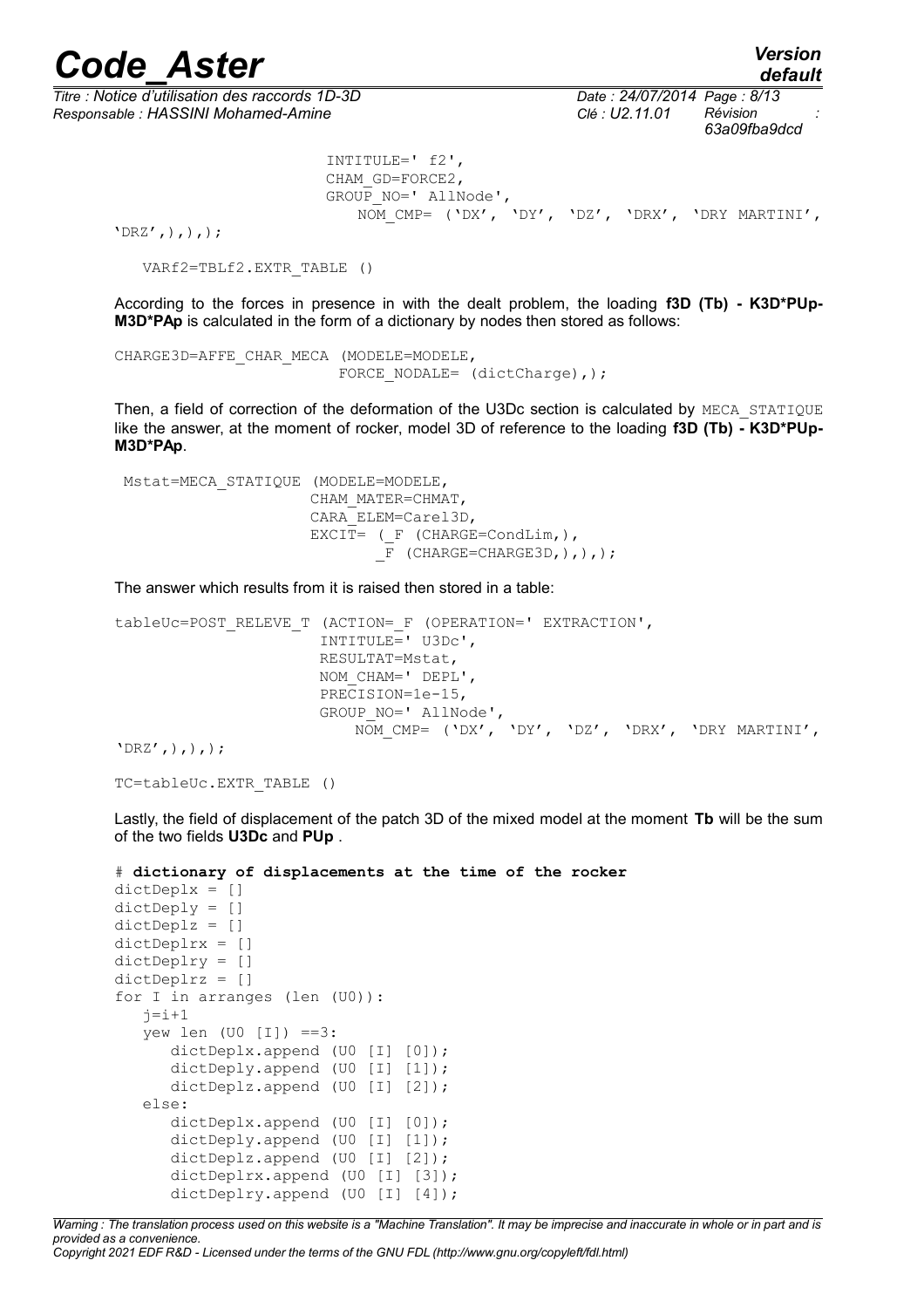*Code\_Aster Version default*

*Titre : Notice d'utilisation des raccords 1D-3D Date : 24/07/2014 Page : 9/13 Responsable : HASSINI Mohamed-Amine Clé : U2.11.01 Révision :*

*63a09fba9dcd*

```
dictDeplrz.append (U0 [I] [5]);
Dini=CRÉA TABLE (LISTE= ( F (LISTE K=dictLNo, PARA=' NOEUD'),
                        F (LISTE R=dictDeplx, PARA=' DX'),
                         -<br>F (LISTE R=dictDeply, PARA=' DY'),
                         F (LISTE R=dictDeplz, PARA=' DZ'),
                        F (LISTE R=dictDeplrx, PARA=' DRX'),
                         _F (LISTE_R=dictDeplry, PARA=' DRY'),
                         _F (LISTE_R=dictDeplrz, PARA=' DRZ'),))
Dep0=CRÉA_CHAMP (TYPE_CHAM=' NOEU_DEPL_R',
                 OPERATION=' EXTR',
                 MAILLAGE=Mail,
                 TABLE=Dini,);
```
The fields of speed and acceleration are also calculated according to a diagram of Centered Differences, by using the fields Beam and corrected displacements, speeds and accelerations at the moment of rocker **Tb** and at the moments **Tb – ΔT** and **Tb + ΔT**.

```
# Calculation calibrated airspeeds
dictVitex = []
dictVitey = []
dictVitez = []
dictViterx = []
dictVitery = []
dictViterz = []
for I in arranges (len (U1)):
    j=i+1vew len (U1 \mid I1) ==3:
       dictVitex.append ((U2 [I] [0] - U1 [I] [0]) /(2*dt));
       dictVitey.append ((U2 [I] [1] - U1 [I] [1])/(2*dt));
       dictVitez.append ((U2 [I] [2] - U1 [I] [2])/(2*dt));
     else:
       dictVitex.append ((U2 [I] [0] - U1 [I] [0])/(2*dt));
       dictVitey.append ((U2 [I] [1] - U1 [I] [1])/(2*dt));
       dictVitez.append ((U2 [I] [2] - U1 [I] [2]) /(2*dt));
       dictViterx.append ((U2 [I] [3] - U1 [I] [3])/(2*dt));
       dictVitery.append ((U2 [I] [4] - U1 [I] [4]) /(2*dt));
       dictViterz.append ((U2 [I] [5] - U1 [I] [5])/(2*dt));
Vini=CRÉA TABLE (LISTE= ( F (LISTE K=dictLNo, PARA=' NOEUD'),
                        F (LISTE R=dictVitex, PARA=' DX'),
                        F (LISTE R=dictVitey, PARA=' DY'),
                        \overline{F} (LISTE R=dictVitez, PARA=' DZ'),
                        F (LISTE R=dictViterx, PARA=' DRX'),
                        F (LISTE R=dictVitery, PARA=' DRY'),
                        \overline{F} (LISTE R=dictViterz, PARA=' DRZ'),))
Vit0=CRÉA_CHAMP (TYPE_CHAM=' NOEU_DEPL_R',
                 OPERATION=' EXTR',
                 MAILLAGE=Mail,
                 TABLE=Vini,);
# Calculation of corrected accelerations
dictAccex = []
dictAccept = []dictAccez = []
dictAccerx = []
dictAccery = []
```
*Warning : The translation process used on this website is a "Machine Translation". It may be imprecise and inaccurate in whole or in part and is provided as a convenience. Copyright 2021 EDF R&D - Licensed under the terms of the GNU FDL (http://www.gnu.org/copyleft/fdl.html)*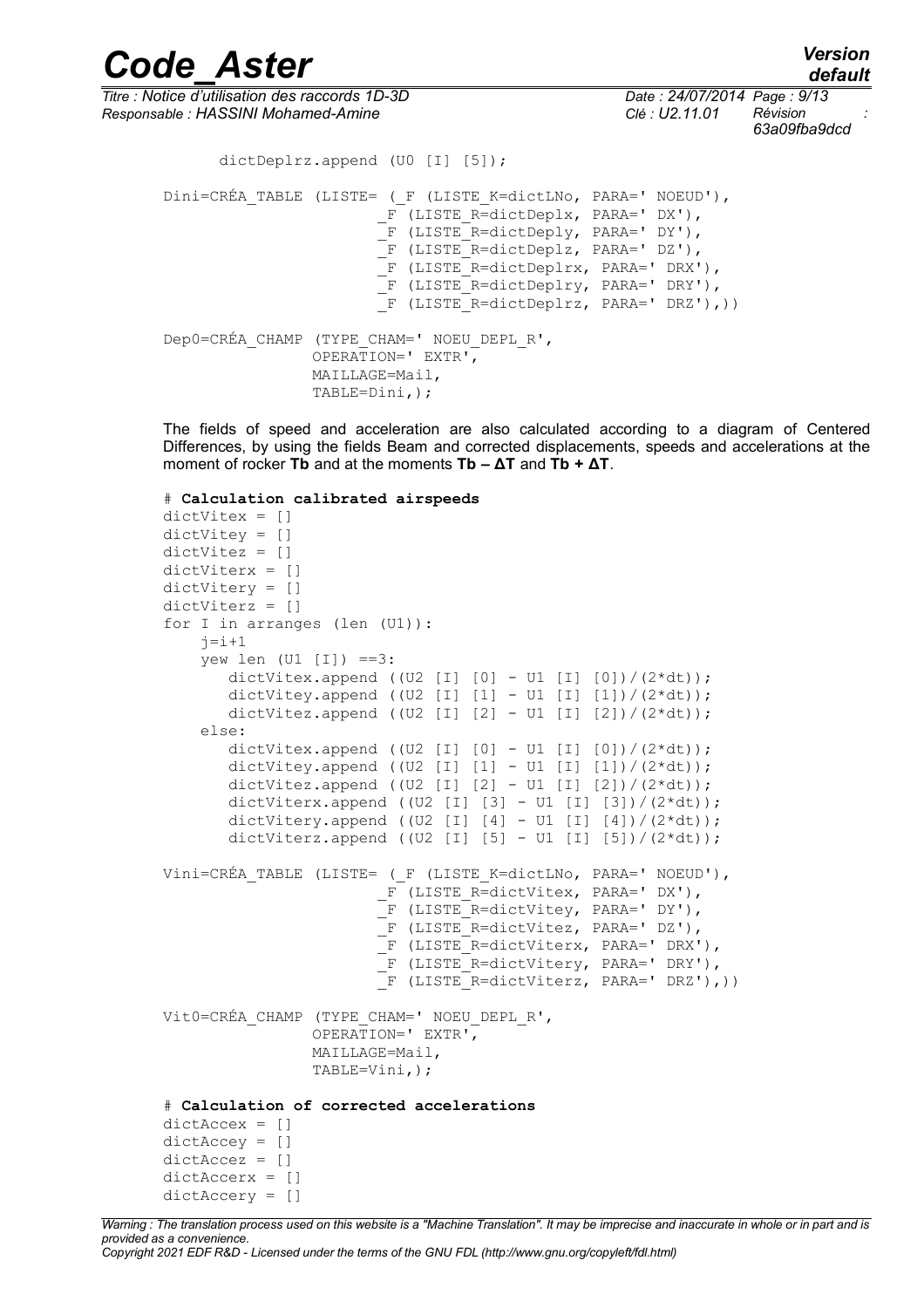*Titre : Notice d'utilisation des raccords 1D-3D Date : 24/07/2014 Page : 10/13 Responsable : HASSINI Mohamed-Amine Clé : U2.11.01 Révision :*

*63a09fba9dcd*

dictAccerz = [] for I in arranges (len (U1)):  $j=i+1$ yew len  $(U1 \mid I)$  ==3: dictAccex.append ((U2 [I] [0] - 2\*U0 [I] [0] +U1 [I] [0])/(dt \*\* 2)); dictAccey.append ((U2 [I] [1] -  $2*$ U0 [I] [1] +U1 [I] [1])/(dt \*\* 2)); dictAccez.append ((U2 [I]  $[2] - 2*U0$  [I]  $[2] + U1$  [I]  $[2]$ )/(dt \*\* 2)); else: dictAccex.append ((U2 [I] [0] - 2\*U0 [I] [0] +U1 [I] [0])/(dt \*\* 2)); dictAccey.append ((U2 [I] [1] - 2\*U0 [I] [1] +U1 [I] [1])/(dt \*\* 2));<br>dictAccez.append ((U2 [I] [2] - 2\*U0 [I] [2] +U1 [I] [2])/(dt \*\* 2)); dictAccez.append ((U2 [I]  $[2] - 2*U0$  [I] dictAccerx.append ((U2 [I] [3] - 2\*U0 [I] [3] +U1 [I] [3])/(dt \*\* 2)); dictAccery.append ((U2 [I]  $[4]$  - 2\*U0 [I]  $[4]$  +U1 [I]  $[4]$ )/(dt \*\* 2)); dictAccerz.append ((U2 [I] [5] -  $2*U0$  [I] [5] +U1 [I] [5])/(dt \*\* 2)); Aini=CRÉA TABLE (LISTE= ( F (LISTE K=dictLNo, PARA=' NOEUD'), F (LISTE R=dictAccex, PARA=' DX'), F (LISTE R=dictAccey, PARA=' DY'), F (LISTE R=dictAccez, PARA=' DZ'), \_F (LISTE\_R=dictAccerx, PARA=' DRX'), F (LISTE R=dictAccery, PARA=' DRY'),  $\overline{F}$  (LISTE R=dictAccerz, PARA=' DRZ'),)) Acc0=CRÉA\_CHAMP (TYPE\_CHAM=' NOEU\_DEPL\_R', OPERATION=' EXTR', MAILLAGE=Mail, TABLE=Aini);

The fields of initialization thus built are used to initialize dynamic calculation (ETAT\_INIT in the operators of dynamic calculation).

Bascule=DYNA\_LINE\_TRAN (MODELE=MODELE, CHAM\_MATER=CHMAT, MATR\_MASS=MASSE, MATR\_RIGI=RIGIDITE, SCHEMA TEMPS=  $F$  (...), **ETAT\_INIT=\_F (DEPL=Dep0,** VITE=Vit0, ACCE=Acc0,), EXCIT= ( F (VECT ASSE=F Xass, FONC MULT=FSIN), ), INCREMENT=  $F$  (LIST INST=LISTE, ), );

The nonintrusive procedure of rocker of a model of beam to a model 3D in transitory dynamics, developed and validated in Code Aster (CAS-test SDNV139), makes it possible to gain in computing times because the total model of standard mean structure can replace the local model 3D in the absence of nonlinearities located in time. In addition, the use of preexistent connection 3D-POU in Code Aster makes it possible to reduce the size of the model for cases of nonlinearities located in space.

## **3 Connection 3D-Beam within the framework Harlequin**

The framework Harlequin (option 3D POU ARLEQUIN keyword LIAISON ELEM of the operator AFFE CHAR MECA) is a flexible method of connection of models 1D and 3D with covering [bib2]. It thus makes it possible also to gain considerably in computing times for a precision equivalent to a model whole 3D.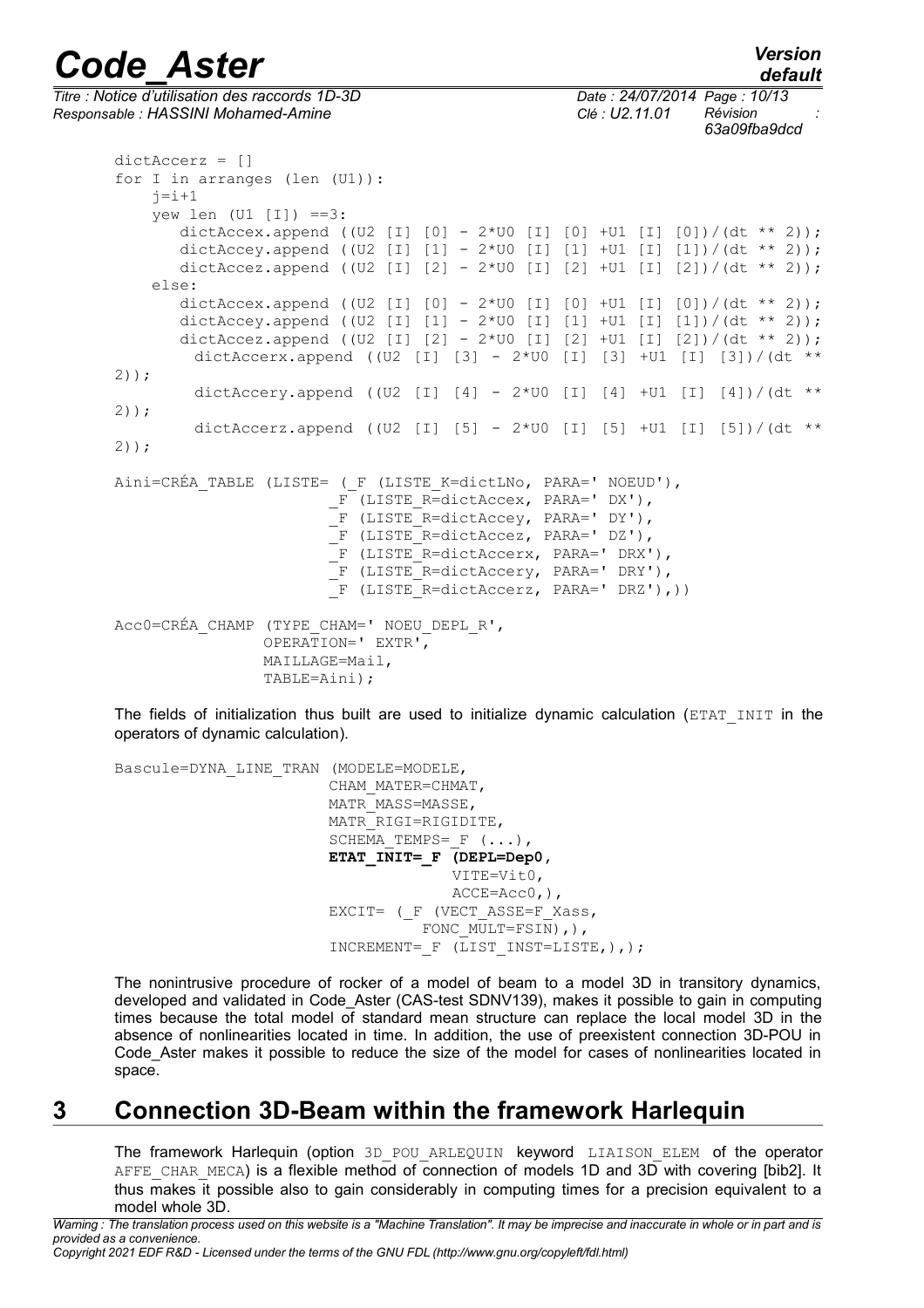*Titre : Notice d'utilisation des raccords 1D-3D Date : 24/07/2014 Page : 11/13 Responsable : HASSINI Mohamed-Amine Clé : U2.11.01 Révision :*

*63a09fba9dcd*

## **3.1 Principal ingredients Harlequin**

The method Harlequin rests on the following principles:

- The connection of under fields via a weak formulation: the introduction of the multipliers of Lagrange into the zone of joining guarantees the coupling of the models, the continuity of the kinematics quantities, as well as the control of the variations of the constraints and the deformations between the coupled zones;
- Distribution of energy between fields and models: with an aim of not twice counting the energy of the total system in the zone of covering, the virtual work associated with the two models is distributed between the under-fields coupled through the zone of joining by the means of weight functions  $\begin{pmatrix} \gamma & 1-\gamma \end{pmatrix}$  who form a partition of the unit (the sum of the two functions is equal to 1) on the whole of the field of study.

Weighting makes it possible to avoid taking into account energy several times in the same zone and authorizes thus a certain freedom with the user for the choice of the prevalent model. Indeed, it makes it possible to put the weight on the model which one wishes to make express.

The matrices of coupling obtained are transformed into relations kinematics. This connection thus results in linear relations connecting displacements of the whole of nodes 3D (3 degrees of freedom per node) dependent with the whole of the nodes of beam (6 degrees of freedom per node).

## **3.2 Example of implementation**

It is pointed out that the connection 3D-Beam Harlequin, as developed today in Code Aster, must meet a very important requirement. Indeed, Lbe grids 1D and 3D must be "hierarchically compatible", with the direction where all the elements 3D are included in the cylindrical space of the element 1D in opposite (not of elements 3D to horse between two elements beam).

The grid associated with mixed model 1D-3D is read by LIRE\_MAILLAGE :

MAIL=LIRE MAILLAGE (UNITE=20,);

The reading of the grids 1D and 3D can also be done separately. Then, the two grids are assembled via the operator ASSE\_MAILLAGE.

Then, the elements of structure and voluminal are assigned to the model:

```
MODELE=AFFE_MODELE (MAILLAGE=MAIL,
                          AFFE= (F (GROUP MA= ('Ref3D'),
                                   PHENOMENE=' MECANIQUE',
                                    MODELISATION=' 3D',),
                                 F (GROUP MA= ('Beam'),
                                   PHENOMENE=' MECANIQUE',
                                    MODELISATION=' POU_D_T',),),);
```
The geometrical characteristics of the elements of beam are also affected:

```
CAREL3D=AFFE_CARA_ELEM (MODELE=MODELE,
                              POUTRE= F (GROUP MA= ('Beam'),
                                         SECTION=' CERCLE',
                                         CARA=' R',
                                        VALE=0.005, ),;
```
The management of weightings in the zones free and joining Harlequin is left with the care of the user. As it is about a coupling of the L2 type, it is enough to impose the weighting coefficients in the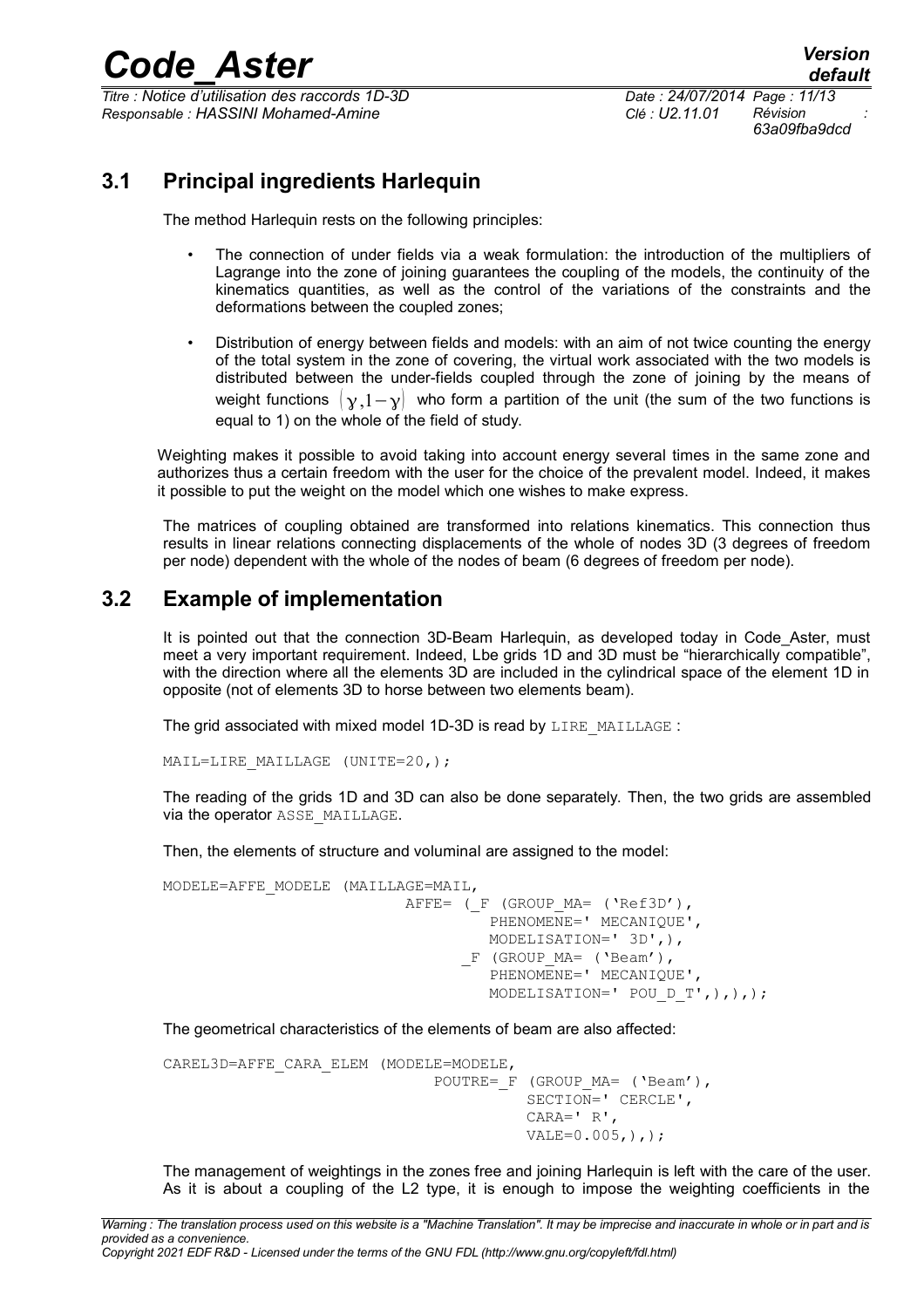*default*

*Titre : Notice d'utilisation des raccords 1D-3D Date : 24/07/2014 Page : 12/13 Responsable : HASSINI Mohamed-Amine Clé : U2.11.01 Révision :*

*63a09fba9dcd*

definition of the parameters materials (density RHO and Young modulus  $E$  ) relative to the various zones of covering.

# **Material used in the zones out of covering** MATL=DEFI\_MATERIAU (ELAS=\_F (E=2.E11\***1.0**,  $NU=0.3$ , RHO=7800.0\***1.0**,),); # **Material used in the zone of joining included in covering** MATC=DEFI\_MATERIAU (ELAS=\_F (E=2.E11\***0.5**,  $NU=0.3$ , RHO=7800.0\***0.5**,),); # **Material used in the free zone 3D included in covering** MATR3D=DEFI\_MATERIAU (ELAS=\_F (E=2.E11\***0.99**,  $NU=0.3$ , RHO=7800.0\***0.99**,),); # **Material used in the free zone 1D included in covering** MATR1D=DEFI\_MATERIAU (ELAS=\_F (E=2.E11\***0.01**,  $NU=0.3$ ,

RHO=7800.0\***0.01**,),);

Apart from the zone of covering, the materials are given by the user as he hears it (material MATL for GROUP MA=' Poutre'). For the zone of covering, the partition of the unit is ensured by assigning to the groups of predefined meshs already balanced materials. In this case, modelings are balanced (weight = 50%) in the same way in the zone of joining (material MATC for GROUP MA= ('1DCol', '3DCol')). In the free zone (with the free direction of the conditions of connection Harlequin), we chose to put the weight at 99% on the voluminal model (material MATR3D for GROUP MA=' 3DLib') and to 1% on the model Beam (material MATR1D for GROUP  $MA = ' 1DLib')$ .

 CHMAT=AFFE\_MATERIAU (MAILLAGE=MAIL, AFFE= (F (GROUP MA=' Poutre', MATER=MATL,), F (GROUP MA=' 1DLib', MATER=MATR1D,), \_F (GROUP\_MA=' 1DCol', MATER=MATC,), \_F (GROUP\_MA=' 3DLib', MATER=MATR3D,), \_F (GROUP\_MA=' 3DCol', MATER=MATC,),  $)$ ,  $)$ ;

The condition of connection Harlequin is then specified under the option 3D POU ARLEQUIN keyword LIAISON ELEM of the operator AFFE CHAR MECA. For each occurrence of the connection Harlequin, the user must define the following operands :

- The group of meshs 3D of the zone of joining (keyword GROUP  $MA_1$ )
- The group of meshs 1D of the zone of joining (keyword GROUP  $MA$  2)
- The concept CHAM MATER defining materials (being used to ensure the partition of the unit)
- The concept CARA\_ELEM defining the geometrical characteristics being used with calculation of the matrices as coupling

**ARLE**=AFFE\_CHAR\_MECA (MODELE=MODELE, LIAISON\_ELEM= (\_F (OPTION='**3D\_POU\_ARLEQUIN**', **GROUP\_MA\_1**= ' 3DCol', **GROUP\_MA\_2**= ' 1DCol', **CHAM\_MATER**=CHMAT,

*Warning : The translation process used on this website is a "Machine Translation". It may be imprecise and inaccurate in whole or in part and is provided as a convenience. Copyright 2021 EDF R&D - Licensed under the terms of the GNU FDL (http://www.gnu.org/copyleft/fdl.html)*